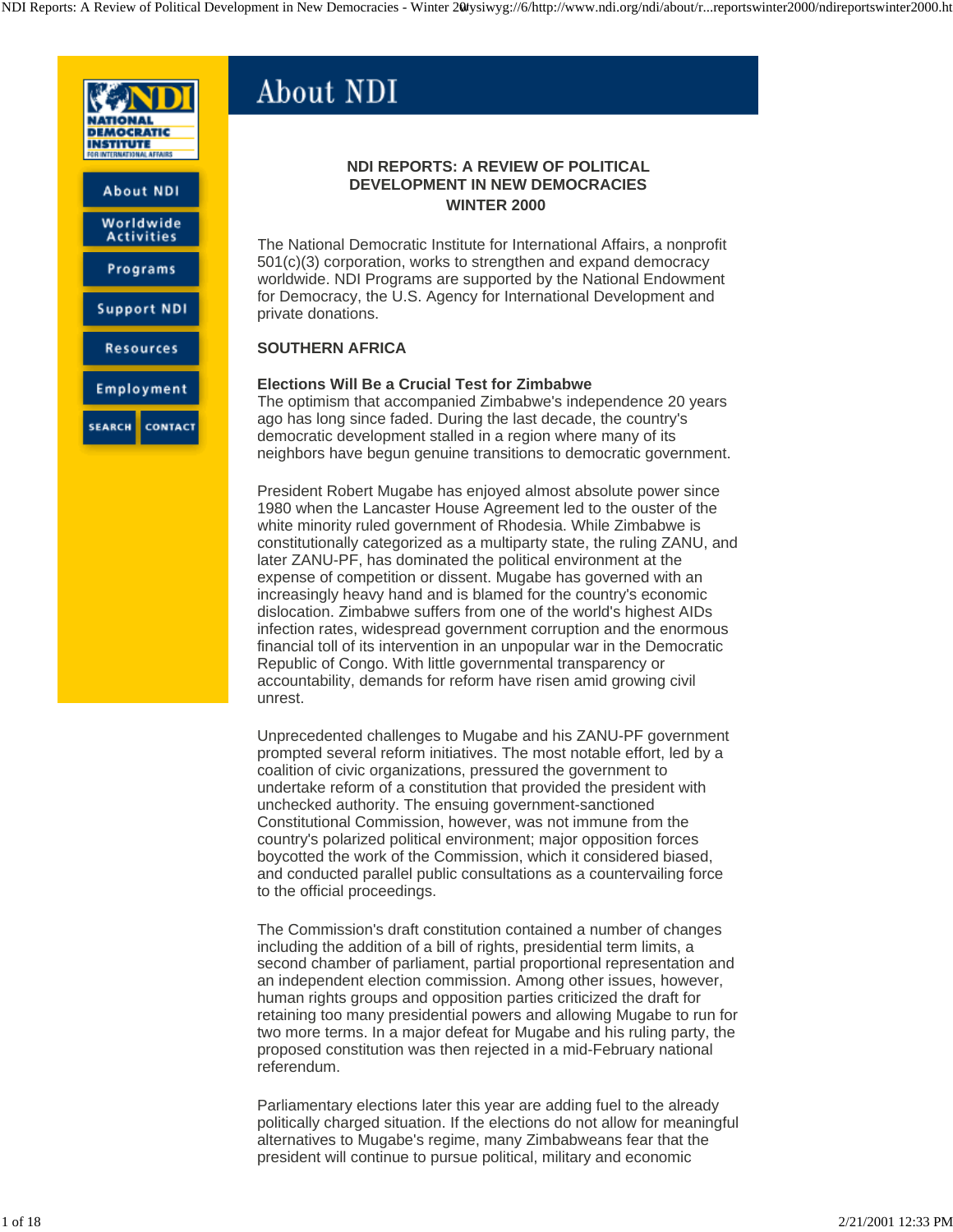increasing discontent. In September, a new political party, the Movement for Democratic Change, was launched with the backing of the trade unions. More than 20,000 supporters attended the inaugural rally of the new party, expected to represent ZANU-PF's most serious challenger among the country's 28 registered parties.

NDI's program in Zimbabwe has supported electoral reforms that can create genuine competition for the upcoming polls. These include: equal access to the media by all contestants and balanced news coverage of the electoral campaign; new or significantly revamped voter rolls; a truly independent election commission; and the accreditation of local election monitors. In an effort to expose Zimbabwean political party leaders from across the political spectrum to electoral advances in the region, NDI sponsored a series of delegations that observed recent, national elections in Malawi, Mozambique, Namibia and South Africa. The Zimbabweans examined codes of conduct for political parties, formal mechanisms to promote inter-party dialogue, the development of consensus on election laws, the workings of independent election commissions and efforts to ensure equitable access to the media by political contestants.

Following the visits, NDI reinforced the lessons learned through a series of public forums in Harare at which the Zimbabwe participants shared their observations. The NDI program has already helped promote broad agreement on the need for an independent election commission. Additional forums, which will include political leaders from the southern African region, will be held to spur further electoral reforms before parliamentary polls.

*NDI is also conducting Southern Africa programs in Angola, Lesotho, Malawi, Mozambique, Namibia, South Africa and Swaziland. A regional program supports efforts by governments to combat corruption. Another area-wide program assists an association of southern African parliamentarians with developing the capacity to observe elections and adopt electoral standards for the region.* .



Jabulani Mbambo, chief elections officer for Matebeleland South province in Zimbabwe, inspects ballot boxes and seals with presiding officer in Sofala province, Mozambique during general elections in December. Mbambo was a member of an NDI delegation observing electoral advances in the region.

### **CENTRAL & EASTERN EUROPE**

#### **Political Opposition Triumphs in Croatia**

On January 3, two coalitions of opposition parties won more than 60 percent of the seats for Croatia's lower house of parliament. The opposition triumph offers the country an unprecedented opportunity to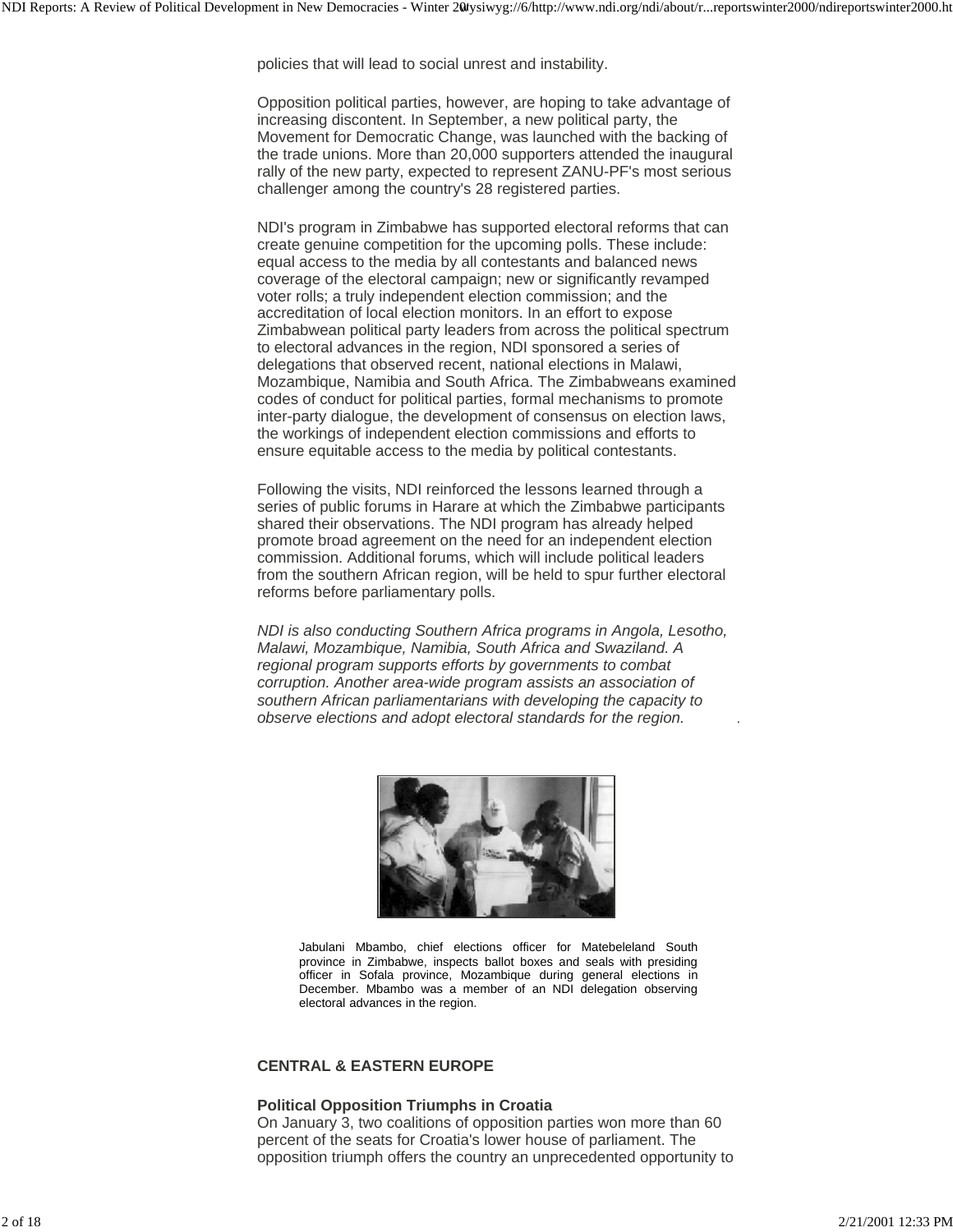the former Communist general received a hero's funeral for his role as father of the nation he had led since independence in 1991. Three weeks later, however, the citizens of Croatia voted overwhelmingly for change and against Tudjman's Croatian Democratic Union (HDZ).

The opposition message was a marked departure from the nationalist stance of the HDZ government, which had long sought to gain control of Croat-populated portions of neighboring Bosnia. In fact, Croats living in Bosnia are allowed to vote in the Croatian elections and are represented in the Croatian parliament. The opposition, which focused on efforts needed to reverse the country's economic decline, promised to end Croatia's international isolation, cooperate with the international war crimes tribunal, reduce the power of the presidency, curtail subsidies to ethnic Croats living in Bosnia, and respect the rights of Serbs and other minorities in Croatia.

In a run-off election on February 7, Stipe Mesic was elected Croatia's new president, garnering 56 percent of the vote compared to 43 percent for rival Drazen Budisa. Both Mesic and Budisa, who had earlier defeated the HDZ candidate in the first round of the presidential election, represented the opposition coalitions.

While the remarkable change of fortune for the democratic opposition movement was accomplished soon after Tudjman's death, the victory was not an overnight success. Rather, the opposition parties realized such an achievement only after years of building their organizational capacity in a hostile political environment and *de facto*one-party state.

NDI began working in Croatia in 1995, helping democratic parties build strong local branches supported by effective communication with their national headquarters. Institute programs in seven regions emphasized active local networks that could represent citizen interests. As HDZ's popularity receded amid economic stagnation and increasing international isolation, opposition parties struggled with developing themselves into vehicles that represented a viable political alternative.

The parties gradually learned how to turn ncreasing public discontent with the ruling party into electoral support--from knocking on doors and delivering literature to developing questionnaires that asked Croatians what they wanted from their public servants. Parties also began to hold successful fundraising events, publish newsletters and devise strategies to recruit new members.

NDI worked principally with seven opposition parties, providing consultations on branch organization, strategic planning, volunteer recruitment, fundraising and communication. NDI also brought Croatian party leaders to Canada and Northern Ireland where they were able to witness grassroots organization before elections there.

By June 1998, the opposition started to gain electoral momentum in county by-elections, winning pluralities in all three of the contested municipalities. Galvanized by these victories, the largest six opposition parties formed an alliance to contest Dubrovnik county by-elections in October. A united electoral strategy, combined with improved grassroots efforts produced another opposition victory in 25 of 40 contested seats. The Dubrovnik elections are regarded by many as the turning point for the opposition.

As parties began preparing for the parliamentary elections, NDI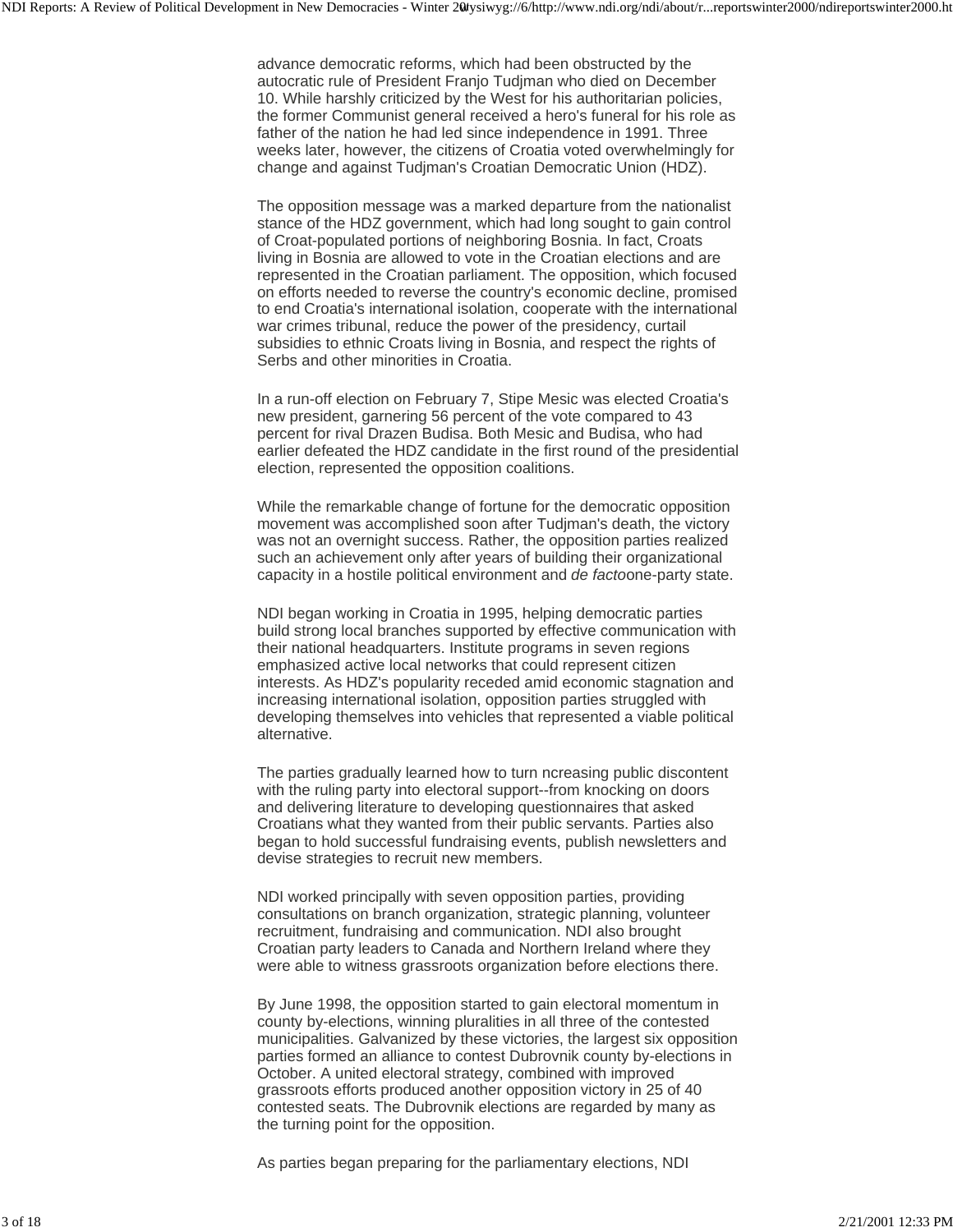smaller parties. In 1999, NDI trained more than 1,100 political party activists including 74 who stood for election, having been selected for placement on their respective party lists. Although the campaign period was truncated by an official mourning period for Tudjman and subsequent holidays, the SDP-HSLS opposition rallied voters with their central theme--"Choose Change." On January 3, with an exceptionally high turnout of close to 80 percent, voters responded to this message by choosing the opposition coalitions over the HDZ in nine out of 10 electoral districts, which translated to two-thirds of the parliamentary seats. Ivica Racan, the leader of the SDP, became the country's new prime minister.

Cause for hope was also reflected in efforts by the country's foremost election monitoring organization to provide Croatians with a more open and transparent election process. Citizens Organized to Monitor Elections (GONG) prevailed in its intensive lobbying campaign to ensure that its election monitors be allowed inside polling centers for the parliamentary polls, which was not the case during the 1997 presidential election nor explicitly guaranteed during 1998 by-elections. After GONG succeeded in gathering more than 25,000 signatures in a petition drive supporting its cause, a new electoral law sanctioned domestic observers.

NDI previously worked closely with GONG during elections in 1997 and 1998, and helped the organization revitalize its national network in preparation for the January polls. For the parliamentary polls, close to 6,000 GONG volunteer monitors covered 75 percent of the country's polling stations. GONG further increased public confidence in the electoral process by conducting independent vote tabulations for the parliamentary and presidential elections in order to deter or detect fraud in the official tabulation. GONG's preliminary results for both presidential rounds virtually matched official tallies announced later.

*NDI is also conducting Central & Eastern Europe programs in Albania, Bosnia-Hercegovina, Bulgaria, Kosovo, Macedonia, Montenegro, Romania, Serbia and Slovakia.*



Citizens Organized to Monitor Elections (GONG) in Croatia features a stylized "eye" in all its literature. A detail (pictured above) from GONG's volunteer recruitment brochure declares that "We, the citizens, are observing."

# **ASIA**

*Civic Groups in Thailand Combat Corruption With Innovative Outreach Programs*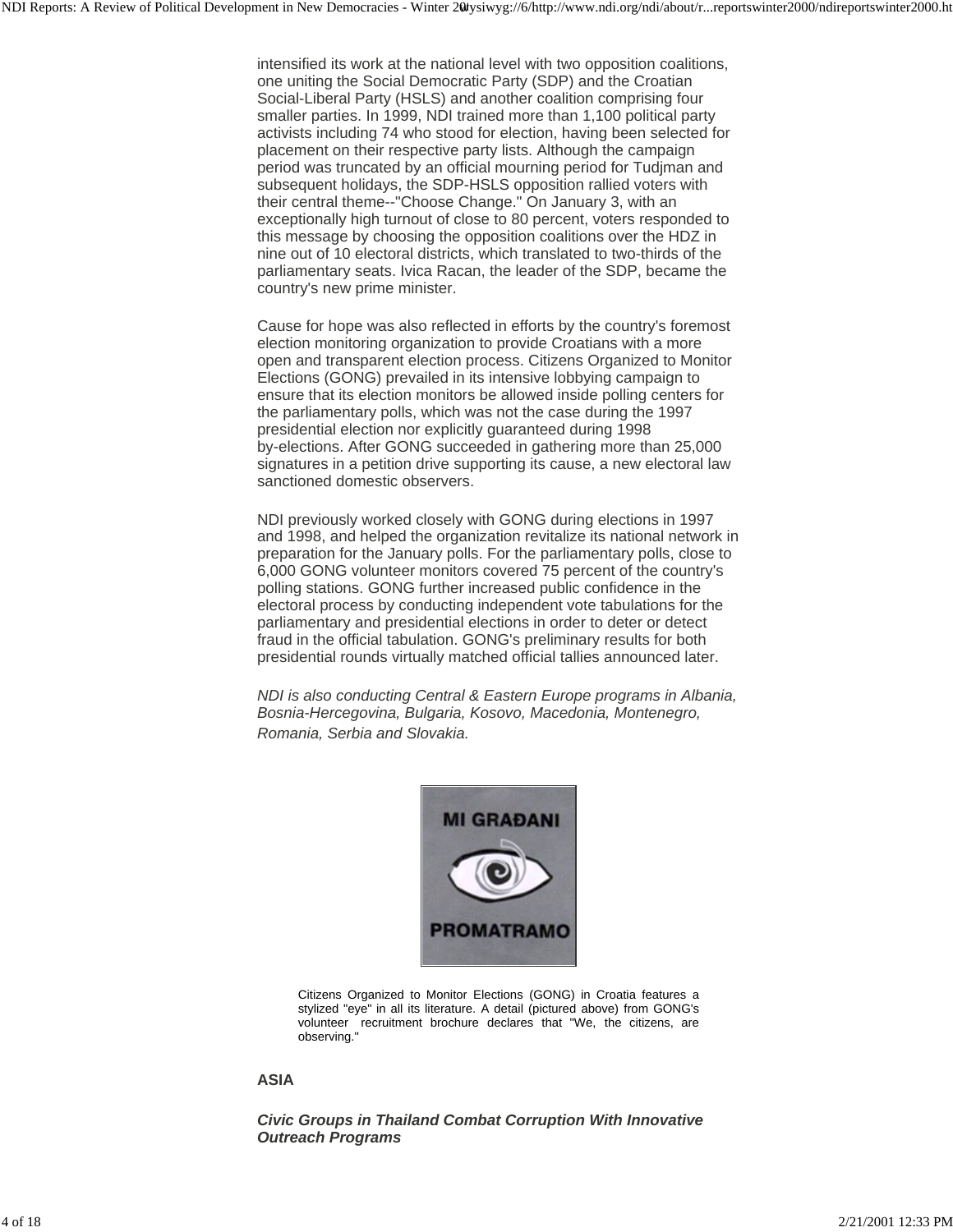--Thai civic activist.

Since its transition to constitutional government in 1932, Thailand has alternated between civilian and military rule, experiencing a succession of *coups*, *coup* attempts as well as unstable and short-lived governments. While the parliamentary system has grown more rooted, the democratic process continues to be marred by corruption, which has impeded economic development, replaced formal rule of law with cronyism and diminished the influence of elected representatives. However, there is now hope that with growing citizen involvement, new efforts to curb corruption will have an impact.

Political corruption in Thailand has pervaded day-to-day existence where illegal exchanges of money affect transactions from the price of food to the provision of electricity in schools. Many Thai citizens believe that politicians rob them of their tax money for personal gain. Prevalent as well is vote buying during elections.

Attempts to design solutions to the problem have included reforming ministries, establishing anti-corruption commissions, and training government officials. Few efforts have addressed the role of civil society in combating corruption, even though it is widely believed that only through the application of public pressure can sufficient political will be created to implement reforms and challenge the entrenched system of money politics.

Last year, NDI began working with the People's Network for Elections in Thailand (PNET)--a network of public and private organizations committed to election monitoring and democratization--on a project to strengthen local efforts to combat corruption in Buriram province. The success of the Buriram program prompted NDI to continue the work there while expanding the program to four more provinces where civic groups develop solutions to local problems of corruption especially as they relate to parliamentary and local elections this year.

Through village forums, akin to town hall meetings, the program acquaints the public with the proper role of a representative government, the rights and duties of citizens under the new Thai constitution, and the implications of political corruption. At the forums, villagers assemble to discuss their concerns, while trained facilitators help them develop strategies to advocate change to their elected officials. These forums, often broadcast on community radio, have encouraged group activism and greater involvement in the political process. For instance, in Lamplaimas district, following the village forum, several community members began gathering in what they have dubbed the "coffee cabinet," which meets every other week to discuss local concerns and brainstorm solutions. The popularity of the cabinet forced it to move to larger quarters to accommodate heightened interest.

In addition to village forums, the civic groups have designed educational presentations using community radio and various art forms. The format for these programs grew out of informal surveys and interviews that found that people absorbed more information from entertainment-oriented educational programs, such as songs and plays than from written material or "talking head" lectures.

Through street drama, live and recorded music, posters, puppet shows and student art contests, participants and audiences examine such issues as the link between local concerns and the voting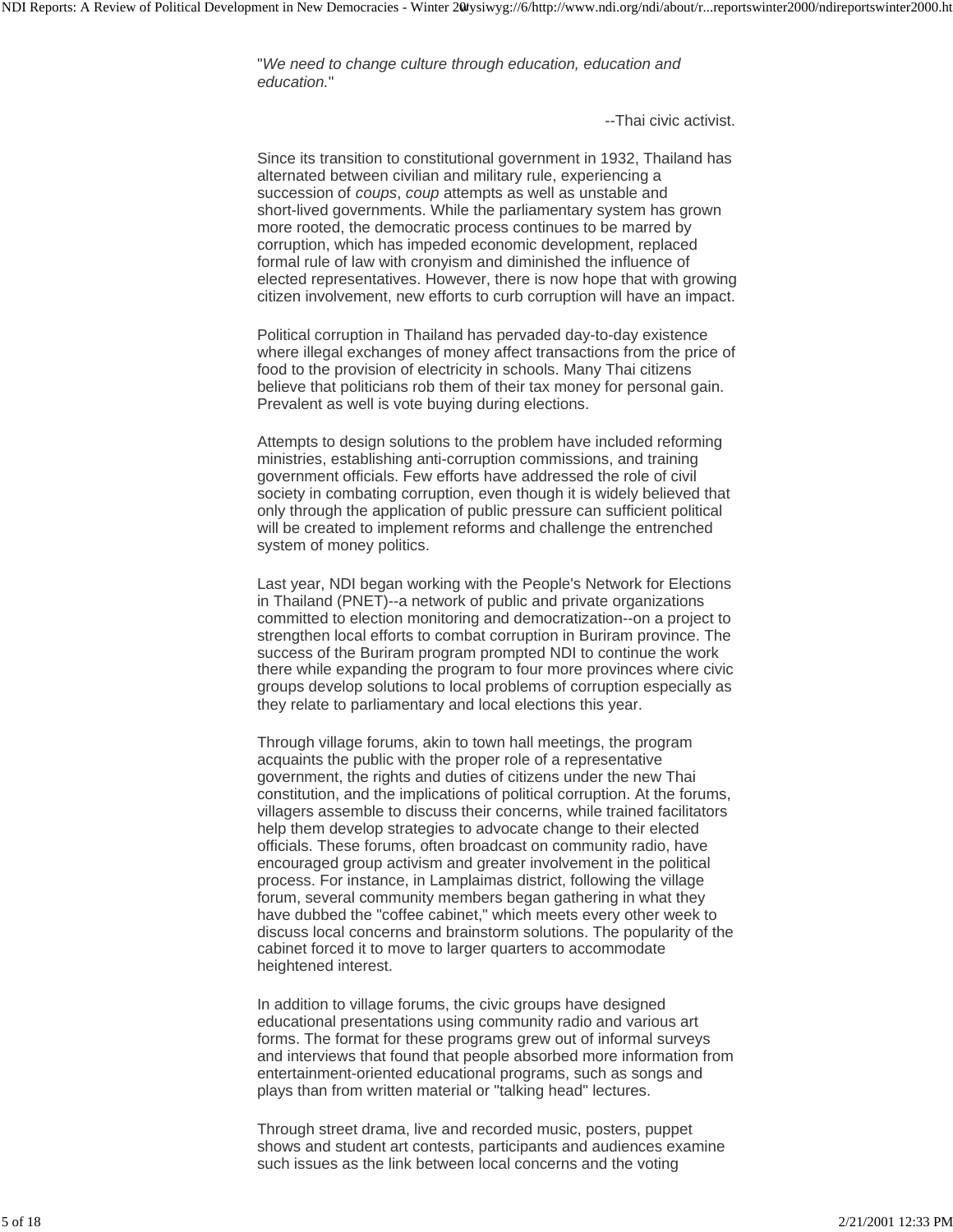Nangtaloong puppets, a traditional southern Thai art form that can still draw a crowd. In Chiang Mai province, another group has identified local artists and is working on a script for street drama programs. The songs and print materials also address new constitutional provisions, such as decentralization, and the long-term benefits of policy oriented voting over the short-term gains of vote-selling.

Radio shows in Buriram province are gaining in popularity as judged by the increasing number of "call ins" to the station and letters of support. Popular as well are education programs broadcast by regional radio that play cassettes of local musicians who have recorded songs about corruption and politics. The civic groups had invited the artists to tape the tunes, which use traditional Thai and Lao music, and also helped provide guidance on lyrics. More than 500 copies of the cassettes have been distributed to radio stations across the Northeast, which subsequently prompted hundreds of listeners to ask for information on acquiring the tapes.

In advance of local elections last November in Songkhla province, civic groups hosted a candidate debate to encourage issue-oriented campaigns and voting. Approximately 2,000 people turned up in the pouring rain to watch the candidates discuss their positions, a rare occurrence in Thailand. More such forums are taking place before local and provincial polls, which are being conducted intermittently throughout the first three months of 2000. Before elections for Senate in March, some of NDI's local partners plan to monitor the behavior of candidates during the campaign period by compiling corruption "report cards."

*NDI is also conducting Asia programs in Bangladesh, Cambodia, China, Hong Kong, Indonesia, Nepal and Malaysia. A regional program assists the development of an Asia election monitoring network.*



As part of its anti-corruption program, a civic group in Phitsanlok sponsored an art contest that invited students to illustrate problems facing democracy in Thailand. The winning entry, created by a 14-year-old, depicts a ballot box that can only be reached by braving a fierce crowd of "canvassers," a recognized category of Thai citizens who buy votes and intimidate voters on election day. Pictured above the ballot box is Democracy Monument, which represents the country's transition from an absolute monarchy to a parliamentary political system in 1932.

### **MIDDLE EAST & NORTH AFRICA**

*Civic Group Expands Role of Women in Egypt's Political Process* Egypt has been extolled recently in international financial circles for an economic liberalization program that has fueled unprecedented growth. These reforms, however, have not been matched by political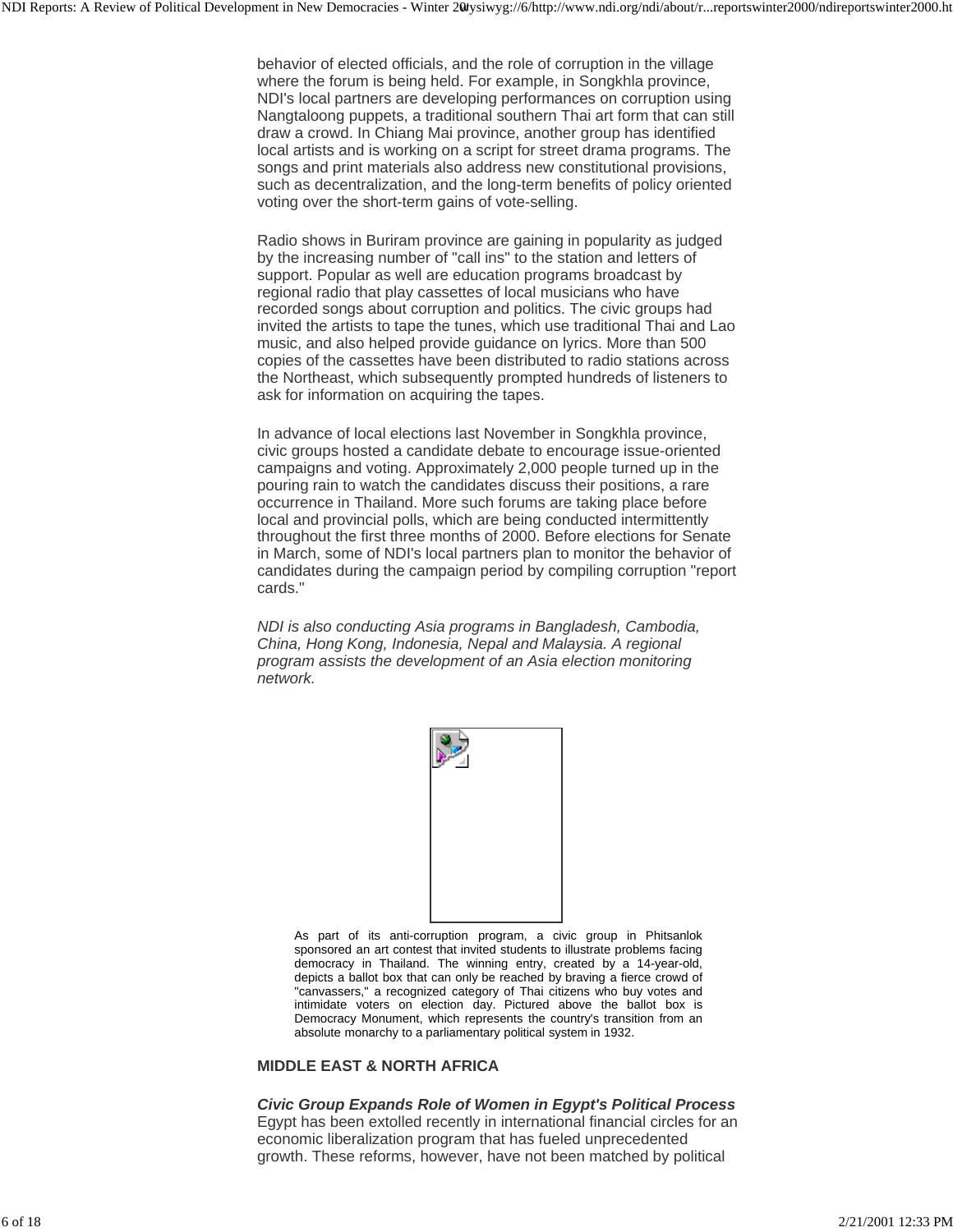Progress is stalled, in part, by a lack of public pressure on the government in favor of additional democratic reforms. Whether through apathy, despair, or fear, many Egyptians believe that they can play no meaningful role in their country's political life. Without constructive avenues for popular participation, no middle ground exists between a government with autocratic tendencies and the rhetoric of religious extremism.

Some civic organizations, such as the Egyptian Center for Women's Rights (ECWR), are working to overcome these obstacles. The Center, which organizes women in poor areas of metropolitan Cairo to influence public policymaking, got its start in the aftermath of parliamentary elections in 1996 that were marred by widespread fraud and voter indifference. Nehad Abul Komsan, a member a coalition of civic activists monitoring the conduct of the vote, took note of the particular estrangement of women from politics, which was even more acute than that of their

male counterparts. She then founded the ECWR as a means of opening the door to more women's involvement in political affairs.

From its inception, the Center has focused on grassroots civic education. With NDI's assistance, the ECWR has convened and moderated several thousand community based meetings, involving more than 18,000 women, in various districts of the capital. For most participants, these forums provide the only opportunity to openly express political views. At the same time, ECWR's civic moderators, trained by NDI, structure the meetings to provide educational information on such topics as the importance of elections in a democratic society, the steps involved in registering to vote, how to maneuver through the local bureaucracy to get things done, and the role of municipal councils and their obligations to constituents. The Center supplements this work with its own civic education materials. Among the most popular and successful of these is *The Story of Nabawiya and the Electoral Card*, a pamphlet that describes the crusade of a poor, illiterate woman as she learns the importance of voting and the procedures for obtaining a voter registration card.

The ECWR views civic education as both the foundation of its work as well as a means to encourage women to participate in politics. During Egypt's annual voter registration period, for instance, ECWR staff accompany discussion-group participants to the local police station, where voters must register, and help them with the necessary paperwork. As a result, more than 3,000 women have added their names to the rolls.

The Center also assists women who are interested in organizing themselves to solve community problems. In Dar es-Salaam, one of Cairo's poorest neighborhoods, the ECWR worked with a committee of women to arrange a series of meetings to discuss local issues with municipal council members. The women initially expressed skepticism about the council's response, an apprehension that appeared to be well founded when only one councillor accepted their invitation. When other members learned of this initial meeting, however, many of them contacted the ECWR to ask if they could participate. Eventually, the women's committee conducted three meetings with all their local representatives, which opened a dialogue on many pressing issues. In another neighborhood, al-Waraq, a group of women attending the civic education sessions decided to discuss with local officials how municipal authorities could alleviate garbage accumulation in their area. As a direct result of their efforts, the municipality established a special unit for regular garbage collection.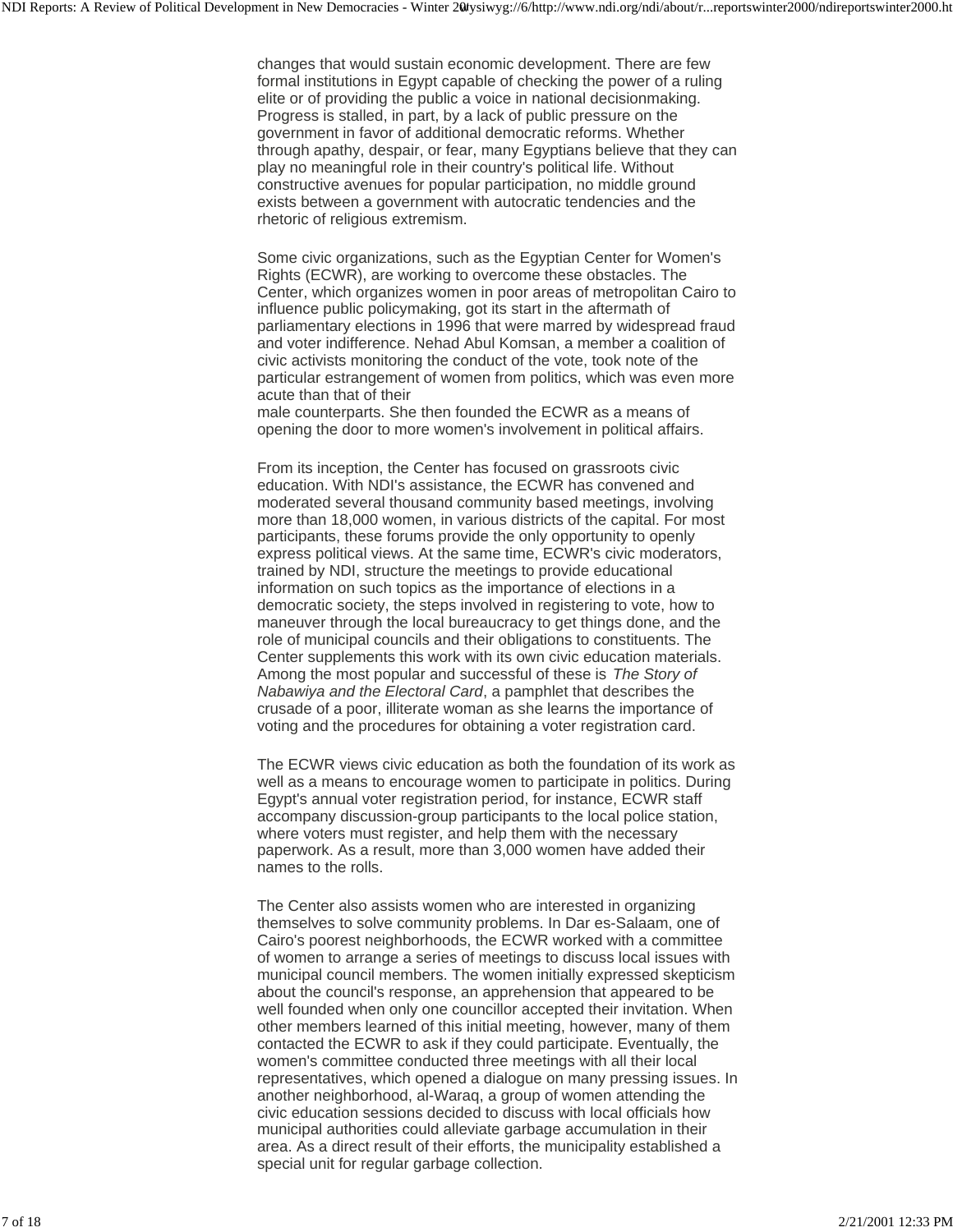expand its activities to assist women interested in running for office. Currently, women represents only 2 percent of parliamentarians; at the municipal level, their numbers dwindle further. Training will focus on exposing prospective candidates to the techniques and practices needed to seek elective office.

*NDI is also conducting Middle East & North Africa programs in Algeria, Lebanon, Morocco, West Bank and Gaza Strip, and Yemen.*



A series of civic education materials published by the Egyptian Center for Women's Rights acquaints women with obtaining an electoral card, registering to vote and the role of parliament. Each brochure features a fictional character named Nabawiya who learns about democratic practices and ways she can participate in the political process.

# **LATIN AMERICA & THE CARIBBEAN**

# *Political Party Leadership Program Combats Apathy in Latin America*

Political parties in Latin America have been viewed as ineffective, corrupt and out of touch with their constituencies; young people, in particular, are hesitating to join or to associate themselves with political parties. At the same time, support has risen for independent candidates, special interest parties and anti-party movements. Disenchantment with parties has given rise to political leaders with authoritarian tendencies, threatening democratic institutions in the region.

Political parties can restore their credibility in a variety of ways, from emphasizing issues of ethics in public office to modernizing party structures and broadening citizen participation. To assist this effort, NDI has developed a long-term regional initiative--the Leadership Program--to train young political leaders, help foster relations among parties in the hemisphere, and support political party reform and revitalization. NDI inaugurated the program last March with a two-week leadership development seminar for 27 emerging party leaders from Guatemala, Mexico, Paraguay and Venezuela. The seminar is being followed by a year-long series of party building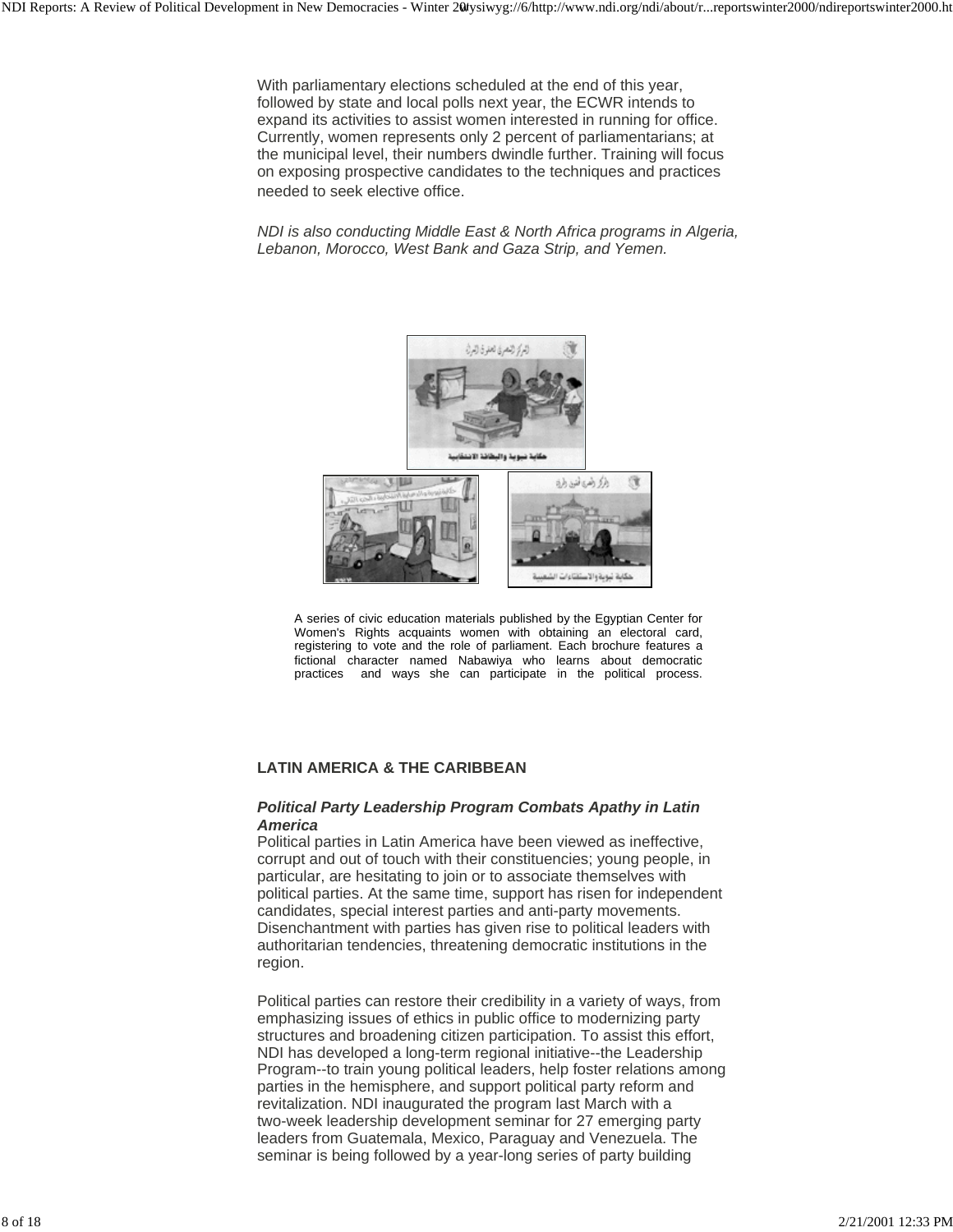#### *Using Training Skills and Materials*

A Mexican participant affiliated with the National Action Party is now developing a curriculum and materials for a training course for congressional candidates. It will cover internal party regulations regarding the election of members of Congress by proportional representation. Mexican participants from all three major parties are also designing and implementing youth voter mobilization campaigns for the 2000 elections, which have incorporated lessons learned from the NDI program.

#### *Modernizing Party Structures and Practices*

A Venezuelan participant, a member of the Baruta municipal council and secretary general of the Baruta executive committee of Accion Democratica (AD) party, founded the Social Democratic Alliance as part of his commitment to the Leadership Program. The Alliance promotes the modernization of AD by using the Baruta-AD branch as a model. The project trains mid-level and grassroots leaders and sponsors working groups to discuss party renewal. Since its creation last May, the Alliance has conducted workshops with 300 youth leaders on party renewal and negotiation techniques, and strategic campaign planning.

#### *New Generation of Reform-Minded Leaders*

A Colorado Party participant currently serves as spokeswoman for the president of Paraguay. Her follow-up project for the Leadership Program involves conducting workshops on conflict management, party renewal techniques and effective group communication for hundreds of young leaders from the Colorado Party.

NDI plans to conduct a second round of the Leadership Program in March with a new class of participants from Bolivia, Colombia, Mexico and Venezuela. Selected members of the 1999 program will be invited to attend the seminar in Washington, D.C. to share lessons they have learned during the past year.

### *Political Party Website*

As part of its long-term efforts to encourage an exchange of experiences among political party activists throughout the hemisphere, NDI launched a new political party website.

Available in English and Spanish, the website allows anyone in the world with an Internet connection rapid access to an index of more than 600 publications in NDI's international library of party platforms, training manuals and other resources, which are available in hardcopy form from NDI.

NDI plans to convert documents into an electronic format for placement on the website directly. The site includes a Leadership Program link, containing information about 1999 and 2000 program participants, as well as Internet links to political parties throughout the hemisphere.

*NDI is also conducting Latin America & Caribbean programs in Bolivia, Colombia, the Dominican Republic, Guatemala, Guyana, Haiti, Mexico, Nicaragua, Paraguay and Peru.*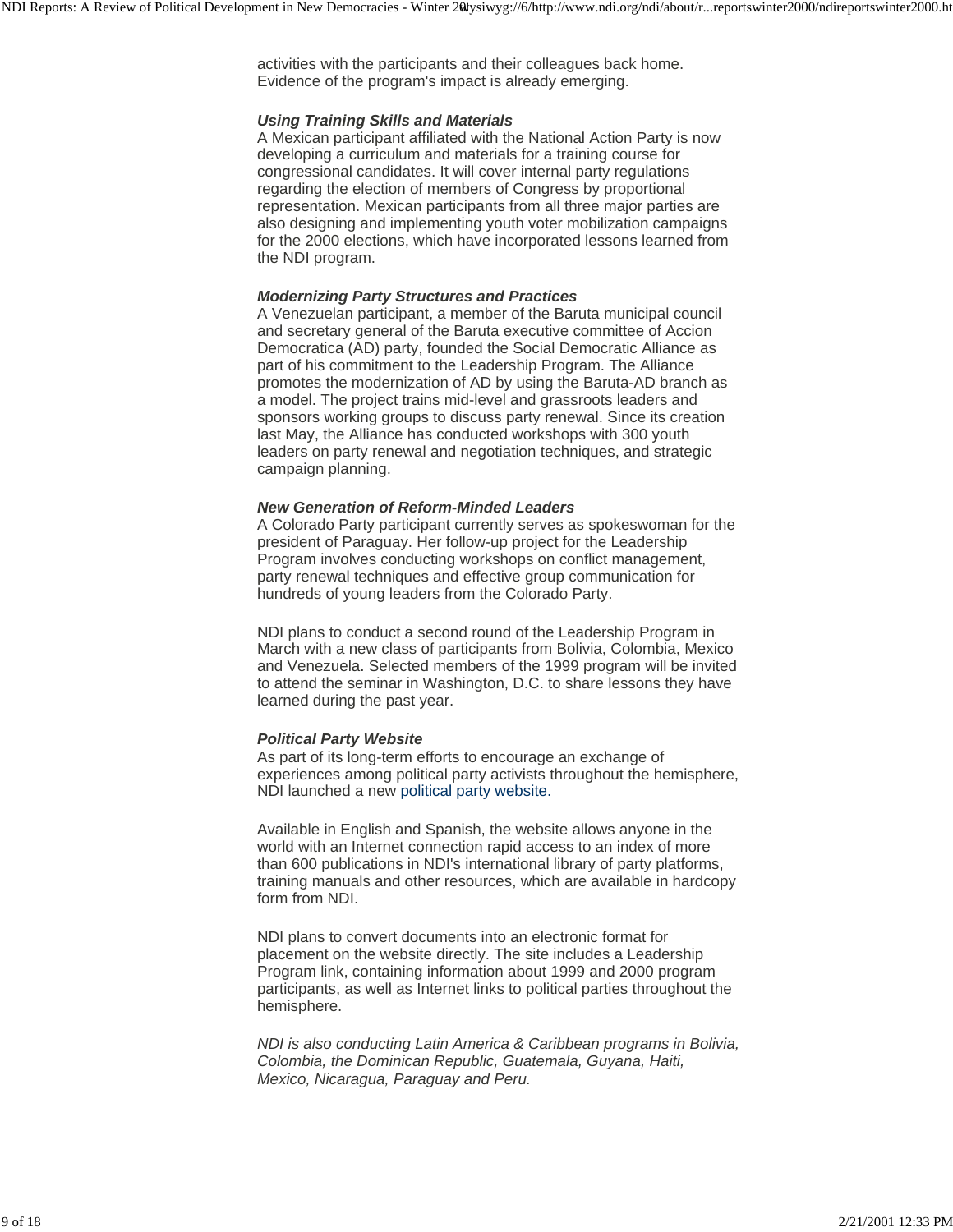

A young Guatemalan party activist (left) from the National Advancement Party (PAN) shares proposals to broaden indigenous political participation during a party training workshop organized by two Leadership Program participants. Also pictured is Julio Ruiz with the Latin American and Caribbean Indigenous Peoples' Fund, who joined with NDI to acquaint PAN members with comparative information about advances made by indigenous leaders throughout the hemisphere.

#### **NDI DEMOCRACY AWARD**

#### *NDI Honors Georgia President Eduard Shevardnadze and First Lady Hillary Rodham Clinton*

"*I see many familiar faces in this audience. I also feel a special warmth toward those I do not personally know, because we all serve a common cause, the lofty and noble cause of making a better future by promoting democracy.*"

--Georgia President Eduard Shevardnadze

"*...I am honored by this recognition, but I really accept it on behalf of those hundreds and thousands of women and men whom I have seen in countries throughout the world... Because it is they who are doing the work of democracy, and it is we who owe it to them to do all we can to make sure that their journey to democracy is a successful one.*"

--First Lady Hillary Rodham Clinton

Georgia is dramatic proof to all nations that democracy and stability are within reach, and that one good leader can make all the difference," remarked Senator Edward M. Kennedy upon presenting NDI's 13th annual W. Averell Harriman Democracy Award to Eduard Shevardnadze, president of the republic of Georgia. Kennedy was a recipient of the Harriman Award in 1997.

NDI presented its democracy award to Shevardnadze and First Lady Hillary Rodham Clinton at a dinner on September 23 in Washington, D.C. Nearly 800 guests attended the event including Administration officials, members of Congress, business and labor leaders, and friends of NDI. President Bill Clinton accompanied the First Lady to the ceremony and addressed the audience following the award presentations.

In honoring Shevardnadze, NDI paid tribute to his courageous leadership and contributions to building democratic government. Mrs. Clinton was recognized for her efforts internationally to support democratic transitions and political participation by women. NDI has assisted political development efforts in Georgia since 1992, working to strengthen political parties, encourage citizen participation in political and governmental processes, and build an accountable and effective parliament.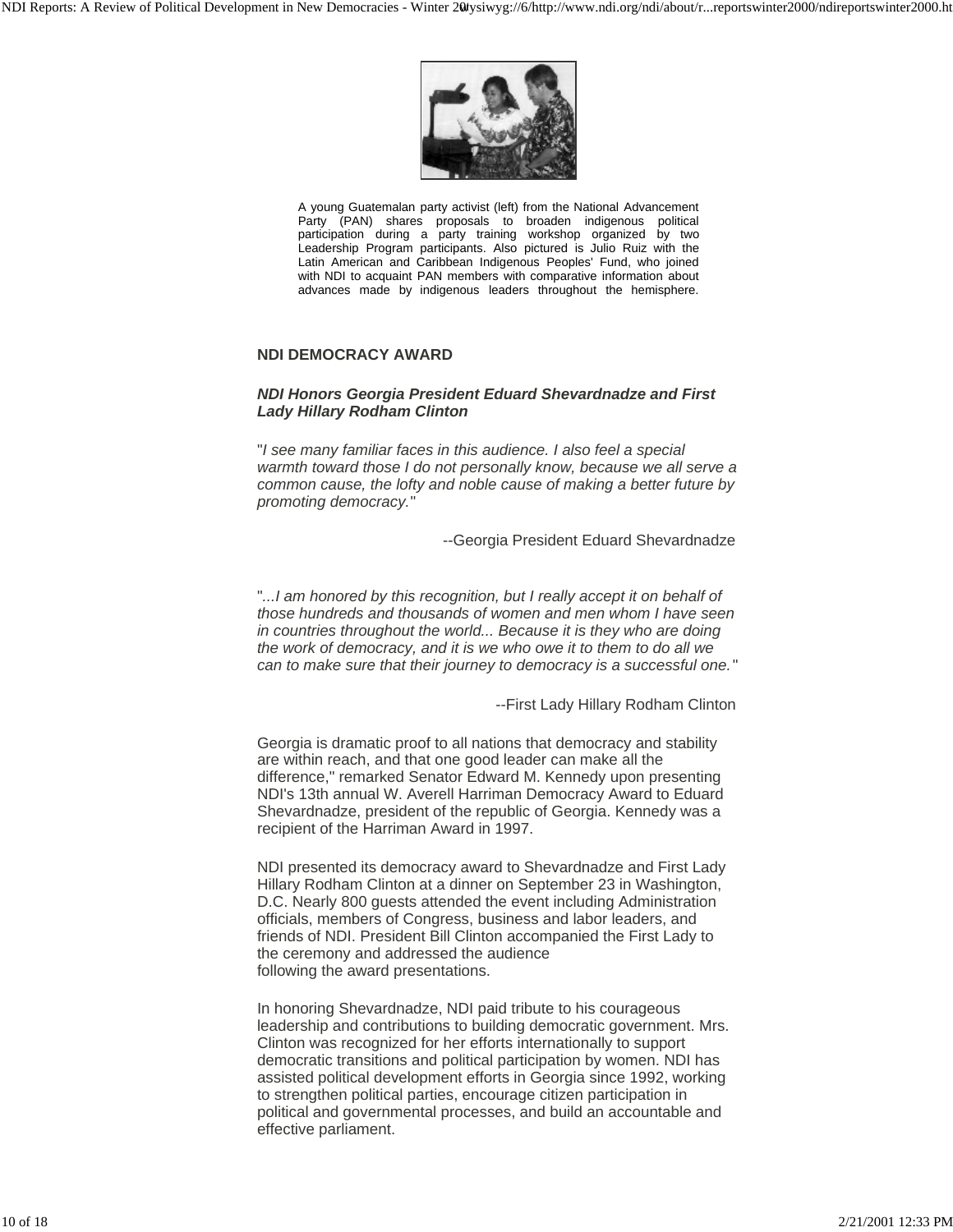flight to Washington. McWilliams was a co-recipient of the Harriman Award in 1998 along with the seven other political party leaders from Northern Ireland who negotiated the "Good Friday" peace agreement. Kirk read from remarks prepared by McWilliams for the occasion.

McWilliams recounted the first time she saw the First Lady and how her visit to Belfast galvanized women in the divided society of Northern Ireland. "Shortly afterwards, we won our place at the negotiating table, became signatories to the Good Friday Accord and ran for office in the new Assembly," said McWilliams who also described the "abuse and humiliation" women met by those who believed that they had no place in the new political landscape. "At every step of the way," said McWilliams, "Hillary Clinton encouraged us, supported us and became our friend." McWilliams cited similar and sustained efforts initiated by Mrs. Clinton around the world to provide women with opportunities and skills that "have enabled them to become key decisionmakers, peace activists and agents of change."

I sing the praises of the lion-like hero," said Senator Kennedy about Shevardnadze, quoting the words of a 13th century poem by medieval Georgian philosopher Shota Rustaveli. Kennedy commended Georgia's success in establishing democratic institutions and choosing democracy over communism. "President Shevardnadze...refused to put off reforms in the name of stability...he rejected the view that democratic change takes generations," said Kennedy. "As the example of Georgia so vividly demonstrates, these great goals can be achieved, if the political will and the political leadership exist."

Shevardnadze delivered an emotional speech about a personal journey on "the road that brought me to this rostrum." He spoke movingly about his formative years that "coincided with the most horrific period in the 20th century," noting the death of his brother in World War II and his previous faith in communist ideology that he was eventually moved to abandon. Shevardnadze became convinced that reforming the Soviet system would not be possible through gradual or incremental means, such as incorporating elements of a market economy. "[T]he system had to be utterly dismantled and new democratic states had to emerge in its place," he said. "I never since lost the hope that the family of man would

ultimately prevail over barriers erected by fanaticism, paranoia and greed..."

In her remarks, Mrs. Clinton paid homage to those people "laboring as we speak tonight--often without recognition, without drawing any headlines--who put themselves and their families at risk because they are willing to speak out and stand up for democracy." She reiterated her wish that she could take every American on her international travels to witness firsthand democracy's expansion, and shared with the audience her own experiences abroad with political reformers. In summing up her stories, she underscored the importance of providing democratic advocates with more than abstract talk and lofty ideals. "[I]t is giving them the tools...and assistance to implement their own ideas," she said, "and the support that is required to make the transition."

At the conclusion of the dinner, President Clinton reminded the audience about the responsibility of those in positions of power to continue to help proponents of democracy and continue to be vigilant against those who seek to "twist it" it for their own ends. He recalled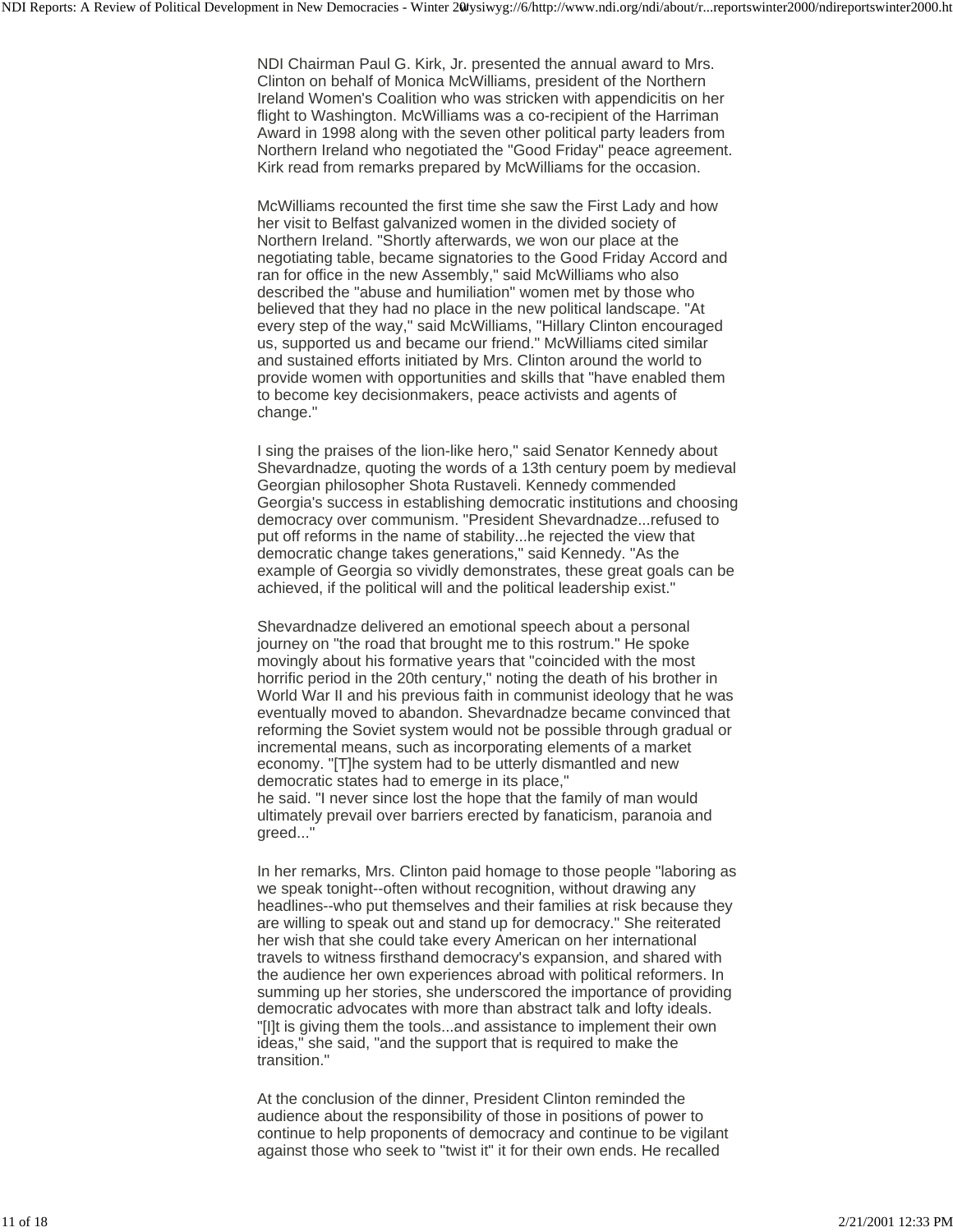travails of a man like President Shevardnadze who puts his life on the line when he shows up for work," said Clinton, "...and the courage of people...who believe they could change the world if they only had a voice."



Senator Edward M. Kennedy presents NDI's 1999 Democracy Award to Georgia President Eduard Shevardnadze.



On stage at NDI's Democracy Award Dinner, Presidents Bill Clinton and duard Shevardnadze, First Lady Hillary Rodham Clinton and Senator Edward M. Kennedy.



First Lady Hillary Rodham Clinton accepts NDI's Democracy Award from NDI Board Chairman Paul G. Kirk, Jr.

# **WEST, CENTRAL & EAST AFRICA**

*Legislature Poised to Play Key Role in Nigeria's New Democracy* Last May, Nigeria inaugurated retired general Olusegun Obasanjo as the country's first elected president following 15 years of uninterrupted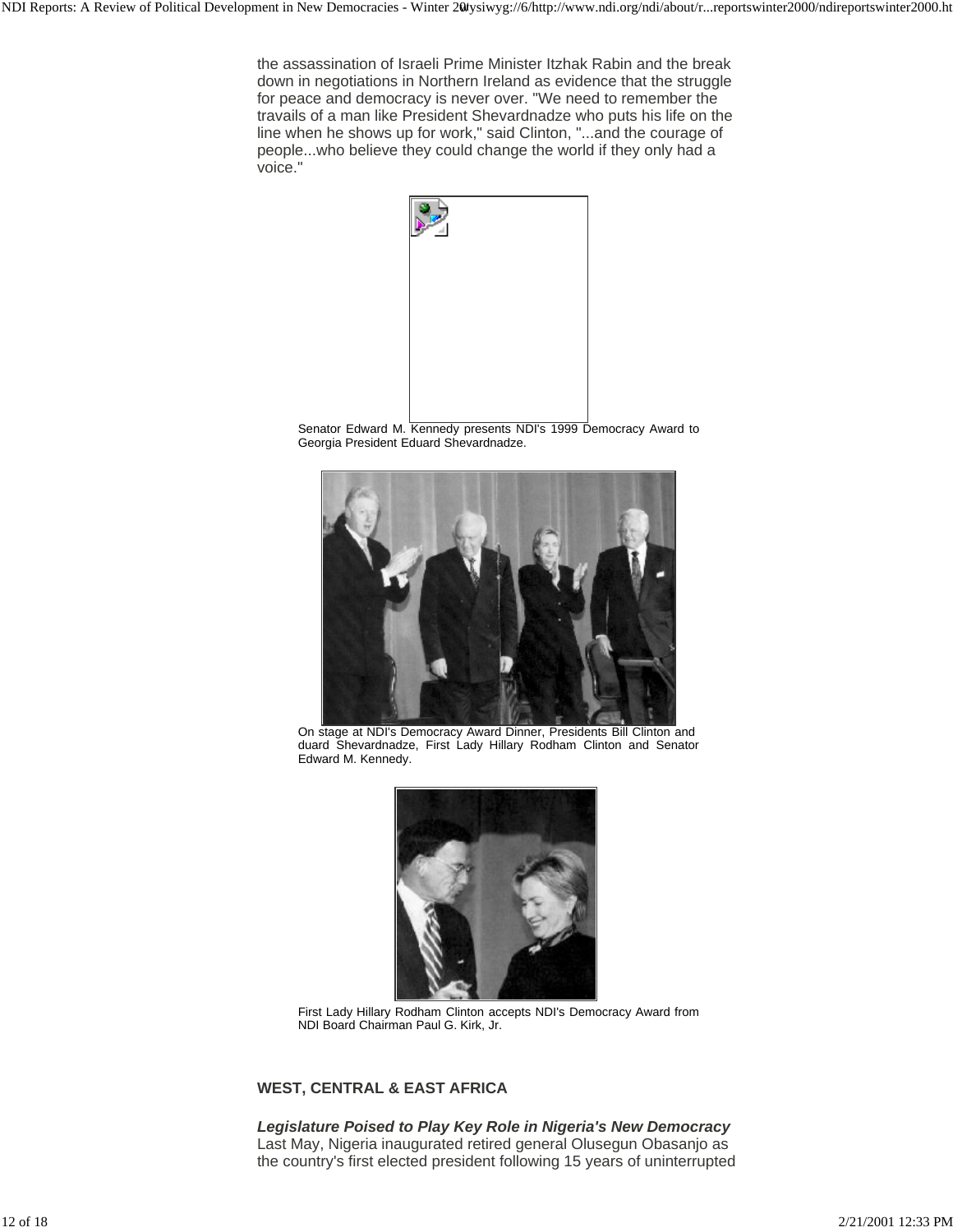be an anchor of stability for the continent.

The newly elected bicameral National Assembly is poised to play a key role in Nigeria's democratic consolidation, but lacks practical experience with legislative organization including rules of procedure, the role and function of committees, legislative analysis, oversight of the executive branch and public participation in legislative decisionmaking. NDI works closely with the members of the House and Senate to build an effective and accountable institution that promotes public confidence in the country's new political system.

Immediately upon assuming office, Obasanjo identified corruption as the country's major obstacle to political and economic reform, a conviction widely shared by the international community and many Nigerians. New measures, including a government crackdown on corruption and investigations into allegations of public fraud and embezzlement, have drawn widespread attention.

While the country's chief executive has dominated headlines with a popular agenda of reform, the National Assembly has struggled to assume its new constitutional responsibilities. Members devoted their first weeks in office to handling administrative responsibilities such as electing their leadership, and establishing rules of procedure and standing committees. Shortly thereafter, the Senate and House lost its president and speaker respectively due to ethical improprieties, which fueled negative publicity for the Assembly. Inaction on draft legislation submitted by the executive has brought further criticism from Obasanjo and other Nigerian leaders, and added to the legislature's credibility problems.

Many Nigerians contend that the National Assembly's initial activities should be viewed in a more positive light. Spending time addressing seemingly mundane "housekeeping" duties of a new legislature can lay the necessary groundwork for handling future legislative business. Quickly ridding the legislature of members guilty of misconduct or other wrongdoing was a sign of legislative accountability, a departure from past practices and the legacy of cronyism. Also, while the Assembly seemed to have been preoccupied with addressing organizational issues, legislators have boldly asserted their body's independence. The legislature is attempting to pursue deliberations apart from the executive branch, which totally monopolized government authority under military rule. Unfortunately, this approach has unintentionally delayed passage of some important legislation, and created the perception of inefficiency among some Nigerians.

In July, NDI provided members of the National Assembly with technical assistance on budget analysis and oversight. Discussions in Abuja focused on the role of the legislature in the budget process as the Assembly awaited receipt of the president's supplemental budget later in the month--Nigeria's first budget to be subjected to legislative scrutiny since 1983. Since Nigeria's National Assembly is modeled on the U.S. Congress, NDI's experts included two former U.S. Members of Congress and a former senior advisor to the House Appropriations Committee, all possessing significant appropriations, budget and rules expertise. In addition to examining methods for reviewing and evaluating budget legislation, Assembly members and committee staff solicited guidance on a range of procedural issues including establishing more efficient rules for legislative debate, developing an organizational calendar for considering bills, allocating time for floor debates and conducting hearings. Follow-on work will include the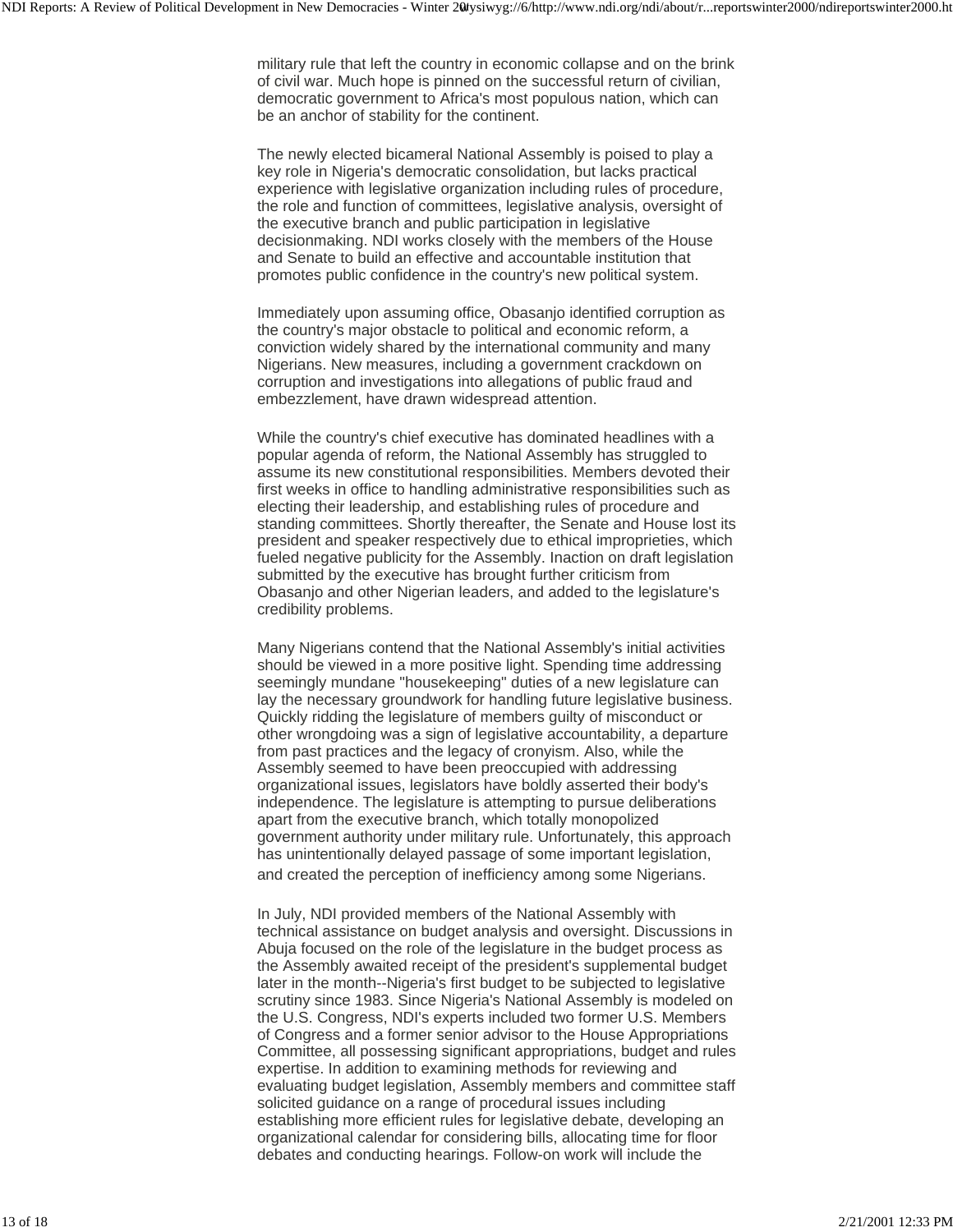Efforts initiated by NDI's permanent staff in Abuja will be augmented by an international team of legislative experts who will visit Nigeria regularly and offer ongoing advice through a customized email network. Future work will focus on providing practical information on legislative organization, including legislative oversight, internal rules of procedure, effective utilization of legislative staff and communication with constituents.

*NDI is also conducting West, Central & East Africa programs in Benin, Côte d'Ivoire, Ghana and Mali.*

# **EURASIA**

# *Civic Groups Organize to Advance Democratic Process*

The conduct of recent elections has raised serious concerns about the democratic process in countries of the former Soviet Union. Election day in Ukraine and Russia produced few major irregularities, but the pre-election environment was marked by biased media coverage and government interference. Polls in Armenia, Azerbaijan, Kazakhstan and Kyrgyzstan experienced partisan electoral boards and faulty voter rolls in the pre-election period, and blatant ballot stuffing and other fraudulent practices at polling stations on election day. Despite recent democratic advances in Georgia, the parliamentary contests were marred by irregularities in many areas. Electoral manipulation was particularly egregious throughout Ajara, the semi-autonomous region ruled by opposition leader Aslan Abashidze.

While troubled polls continue to challenge democratization in the former Soviet republics, a more hopeful process is underway at the grassroots level. Networks of civic monitors sprang up this electoral period in Azerbaijan, Kazakhstan, Kyrgyzstan and Russia, and older groups grew stronger and more outspoken in Armenia, Georgia and Ukraine. As it has elsewhere, NDI provided most of these groups with financial support as well as technical advice on their organizational development and election monitoring mission. Courageous democrats in these countries have mobilized thousands of citizens to demand meaningful polls, expose electoral manipulation and unfair campaign practices, and promote popular political participation.

### *Armenia*

Since 1996, It's Your Choice (IYC) has grown from a hastily organized coalition into an established national organization. More than 3,000 IYC volunteers monitored parliamentary elections in May, which were conducted under a new election law that provided for nonpartisan, domestic monitors inside polling places. This provision represented a major victory for It's Your Choice, which had successfully advocated its inclusion. In its post-election statement, IYC concluded that the extent of violations recorded by its observers, "affected the eventual results." IYC reached a similar conclusion following municipal polls in October. Between elections, It's Your Choice organizes an extensive civic education program that includes conducting public forums about democratic principles and promoting citizen involvement in the legislative process.

### *Azerbaijan*

Two civic organizations mounted voter education and election monitoring activities for Azerbaijan's first municipal elections in December. The Organization for the Protection of Women's Rights (OPWR) promoted expanded political opportunities for women. At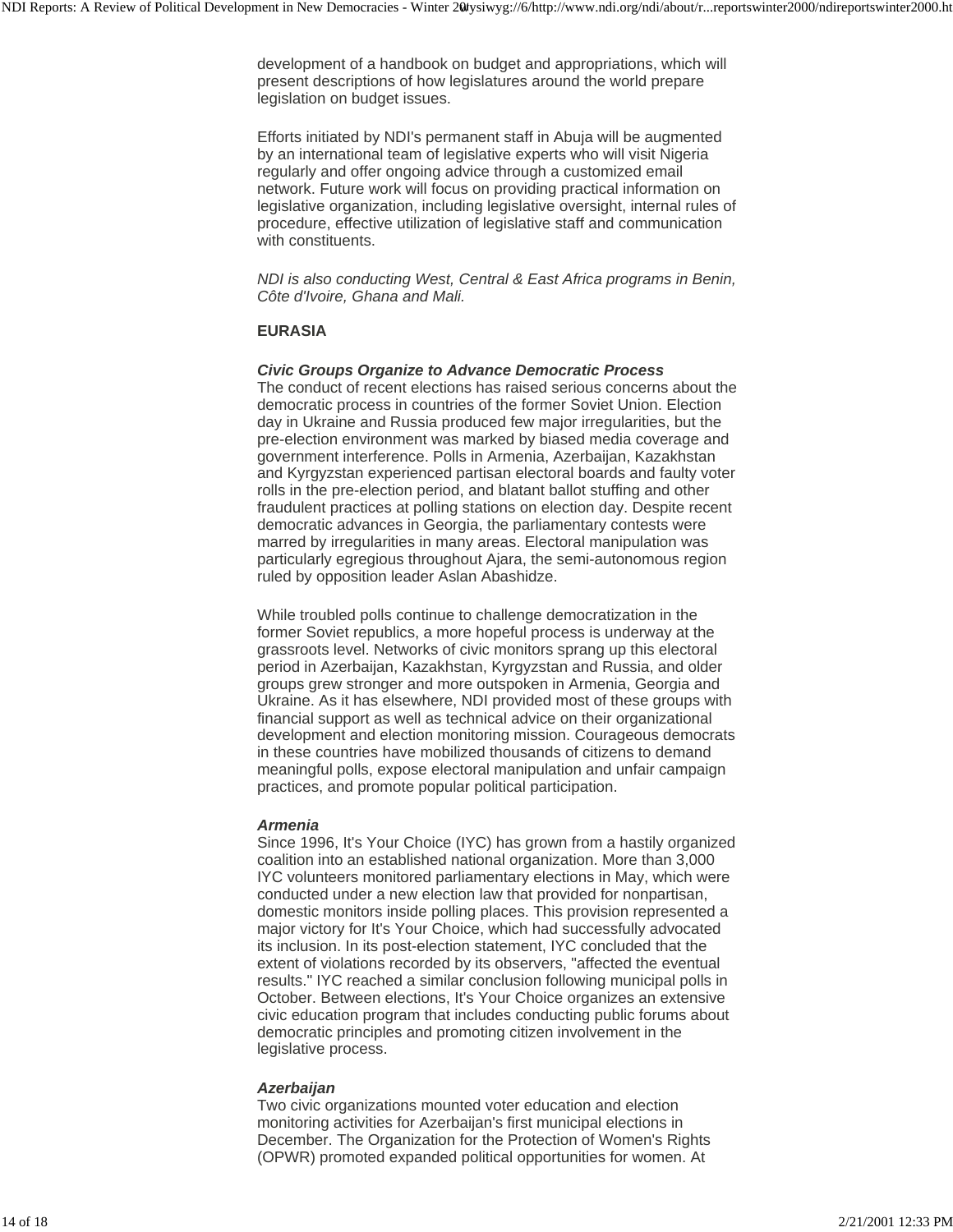permanent observer corps, which is also prepared to monitor parliamentary elections later this year. ACI's post-election statement noted the "character and scale of...violations" were such that the local polls could not be labeled "free and fair according to the demands of the law." With the introduction of local government bodies, ACI and OPWR plan to establish ongoing links between citizens and municipal officials.

## *Georgia*

During parliamentary polls, a network of more than 3,000 activists from the International Society for Fair Elections and Democracy allowed the quick dissemination of election-related information. Society literature outlined balloting procedures while its radio and television ads stressed to voters the importance of making informed choices. For the first round of elections in October, Society volunteers monitored 94 percent of polling stations, during which time they were often approached by international observers for their objectivity and expertise. The Society highlighted violations of the "basic principles that provide for fair and democratic elections," including media restrictions, interference by government officials and biased electoral administration. Between elections, the Society's civic education programs have exposed many Georgians to the political process for the first time, including their involvement in newly created "citizen advisory committees," which bring together citizens and local government officials to solve community problems.

# *Kazakhstan*

Two civic groups united to establish the country's first domestic election monitoring group--the Kazakhstan Nonpartisan Domestic Election Monitoring Program--and recruit, train and deploy 2,500 observers. Program volunteers collected and published election results and analysis, and registered complaints with the Central Election Commission. Describing the polls as "dishonest, unfair and not transparent," the Program's post-election report offered constructive suggestions for future elections that would "increase the people's trust in the electoral process." While the flawed polls failed to meet minimum international standards, the domestic monitoring effort earned commendations from international organizations for its extensive election reporting.

# *Kyrgyzstan*

For local elections in October, the Coalition of NGOs for Democracy and Civil Society fielded 2,000 pollwatchers in 45 cities. This effort marked the country's first-ever nationwide civic monitoring campaign. In those same cities, the Coalition organized candidate debates and citizen forums called "My Voice--My Choice" as part of its long-term civic education program. The Coalition's post-election statement highlighted electoral deficiencies, including government interference and partisan election commissions. It concluded that the polls had "not been conducted in a free, honest and just manner." In non-election periods, the Coalition promotes citizen participation in government decisionmaking through town hall meetings with elected officials, televised public affairs programing and training for local officials unfamiliar with citizen involvement in the political process.

### *Russia*

A diverse coalition of seven civic networks conducted voter education and pre-election monitoring for December's parliamentary polls in Russia. Women and youth organizations in Chelyabinsk hosted a series of forums to inform candidates and parties about important civic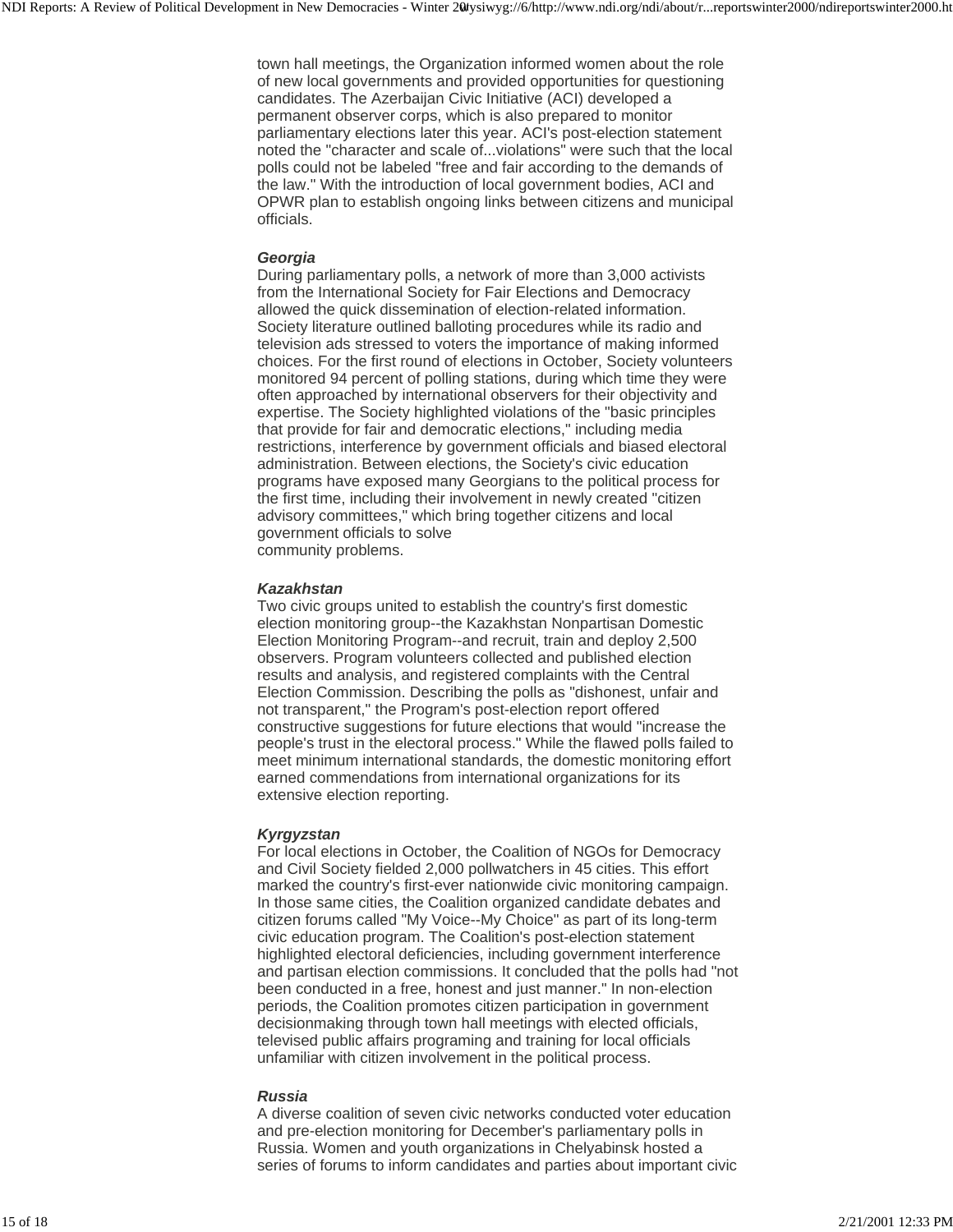pre-election campaign environment and the conduct of election r day itself. With the Russian presidential election scheduled for March 26, the coalition plans to continue voter education activities as well as develop a "Voter's Bill of Rights" that outlines the demands of voters as articulated by civic groups. The coalition will also conduct an extensive grassroots effort to monitor campaign violations and to pollwatch on election day.

### *Ukraine*

During two rounds of presidential elections in October and November, the Committee of Voters of Ukraine (CVU) conducted an independent vote count and mounted a major monitoring operation with more than 17,000 volunteers. While the Committee's vote tabulation coincided with official results, the group announced that "interference by state administrations considerably increased" during the runoff and "more violations" were reported, especially in opposition strongholds, than in the first round. In the runoff, many Committee monitors were barred from polling places, and the group received no election-night coverage in the state-controlled media. Since 1993, CVU has gained increased national visibility and credibility with a wide ange of civic and voter education programs. New plans include the creation of regional information centers to help citizens better understand and work with local government.



Together we are strong!" is the central message on a poster produced by the Coalition of NGOs for Democracy and Civil Society in Kyrgyzstan. The poster was used to recruit volunteers for the Coalition's monitoring effort and publicize public meetings about the local elections.

### *NDI to Host International Political Leaders at Democratic Convention*

NDI will host more than 500 international leaders at the Democratic National Convention in Los Angeles. The program, entitled the International Leaders Forum, will take place August 13-17, 2000. The Forum will gather heads of government, cabinet ministers, parliamentarians, political party leaders and Washington, D.C.-based foreign ambassadors from more than 100 nations. The international leaders will observe the convention proceedings and participate in a series of bi-partisan seminars on the U.S. political process. Leading Administration officials, members of Congress and other elected officials, journalists, and political experts will lead panel discussions on the elections, and U.S. domestic and foreign policy issues.